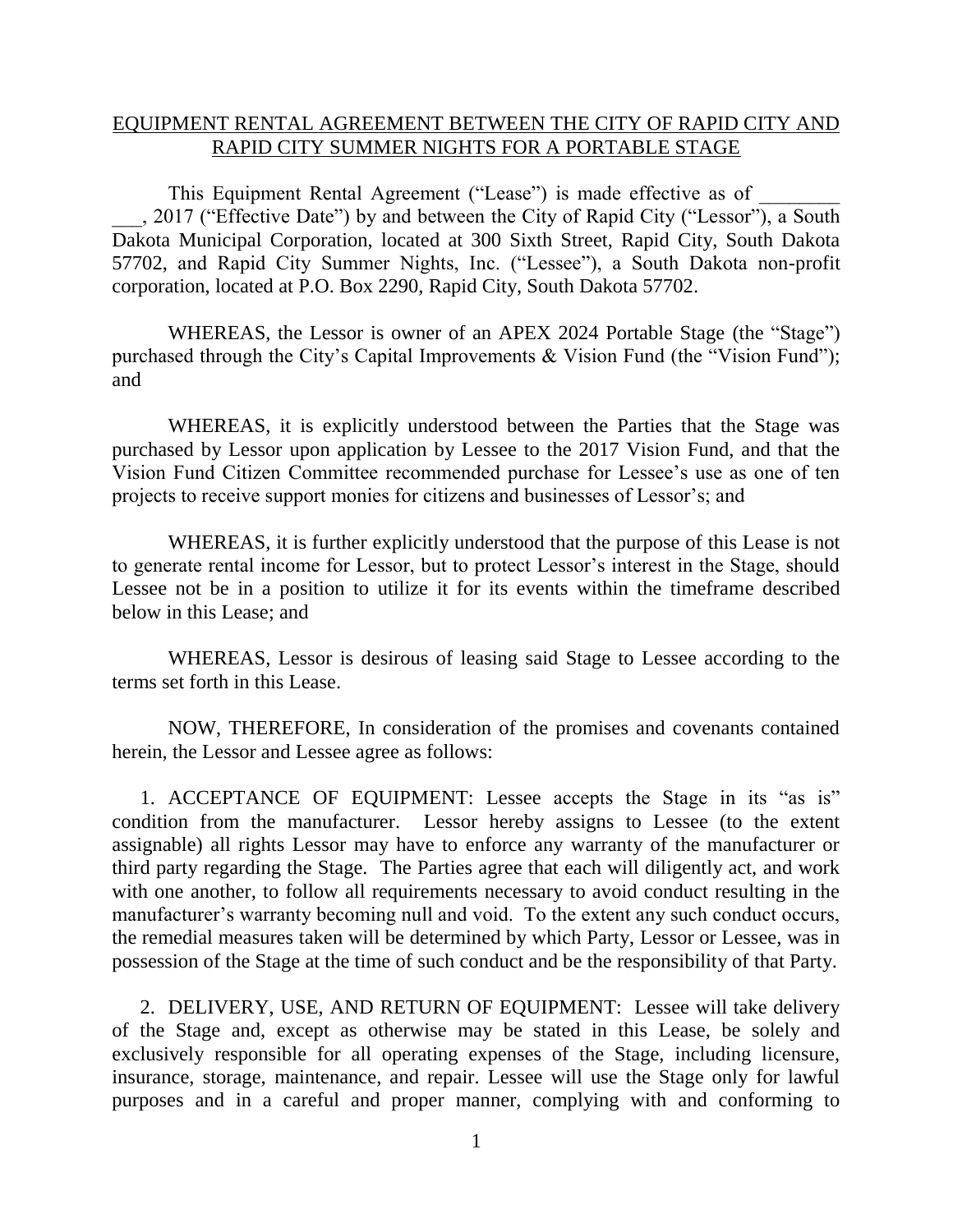industry, national, state, and municipal standards, laws, and ordinances. Should Lessee return the Stage to Lessor as more fully set forth in Paragraph 5, below, the same will be returned in good operating condition, reasonable wear and tear excepted.

3. RENT AND TERM OF LEASE: The Lessee agrees to pay to Lessor, as rent for the Stage, the sum of \$1.00, to be paid at full execution of this Agreement as well as other good and valuable consideration regarding care and storage of the Stage, as more fully set forth in Paragraph 2, above. This Lease will be for a term of 5 years from the Effective Date and will not be subject to renewal by either Party. Rather, the Parties agree that ownership, custody, and control in the Stage will revert to either Lessor under Paragraph 5, or Lessee under Paragraph 8, both below.

4. RESERVATION OF TITLE: During the term of the Lease, title of the Stage will remain solely in Lessor's name. Lessor will pay for all costs associated with obtaining title to the Stage. Title may transfer to Lessee under the conditions set forth in Paragraph 8, below.

5. SURRENDER: By this Lease, Lessee acquires no ownership rights in the Stage, save for its option to purchase, set forth below. Upon termination of this Lease, Lessee will return the Stage in good operating condition, reasonable wear and tear excepted. Termination of the Lease prior to expiration of its term will occur in the event the Lessee dissolves as an entity, or no longer has need for utilization of the Stage at its events. Upon such occurrence, delivery of the Stage to Lessor will occur by delivery to such place as Lessor may specify and Lessor will retain all further possession and control.

6. EXCLUSIVE USE BY LESSEE: During the term of this Lease, Lessee will have exclusive use of the Stage for all its events, including all right to lend or sub-lease the Stage on such terms and conditions as negotiated between Lessee and third party. Such exclusive use furthers the intent of Lessor in granting the Vision Funds for purchase of the Stage as more fully set forth in the Preamble above, specifically incorporated herein by reference.

7. INDEMNIFICATION: During the term of this Lease, Lessee will indemnify and hold Lessor harmless against all claims, actions, proceedings, costs, damages and liabilities, including attorney's fees, arising out of, connected with, or resulting from use of the Stage. Lessor will not be liable for damage to person or property sustained by Lessee or its agents, employees, volunteers, concessionaires, or invitees resulting from the use of the Stage. Such indemnification will not include any damage or injury resulting from the negligence or willful conduct of Lessor, its employees, agents, or contractors.

8. OPTION: Lessee will have the exclusive option to purchase the Stage at the end of the 5 year term of this Lease. Such option will be exercised by Lessee's notification to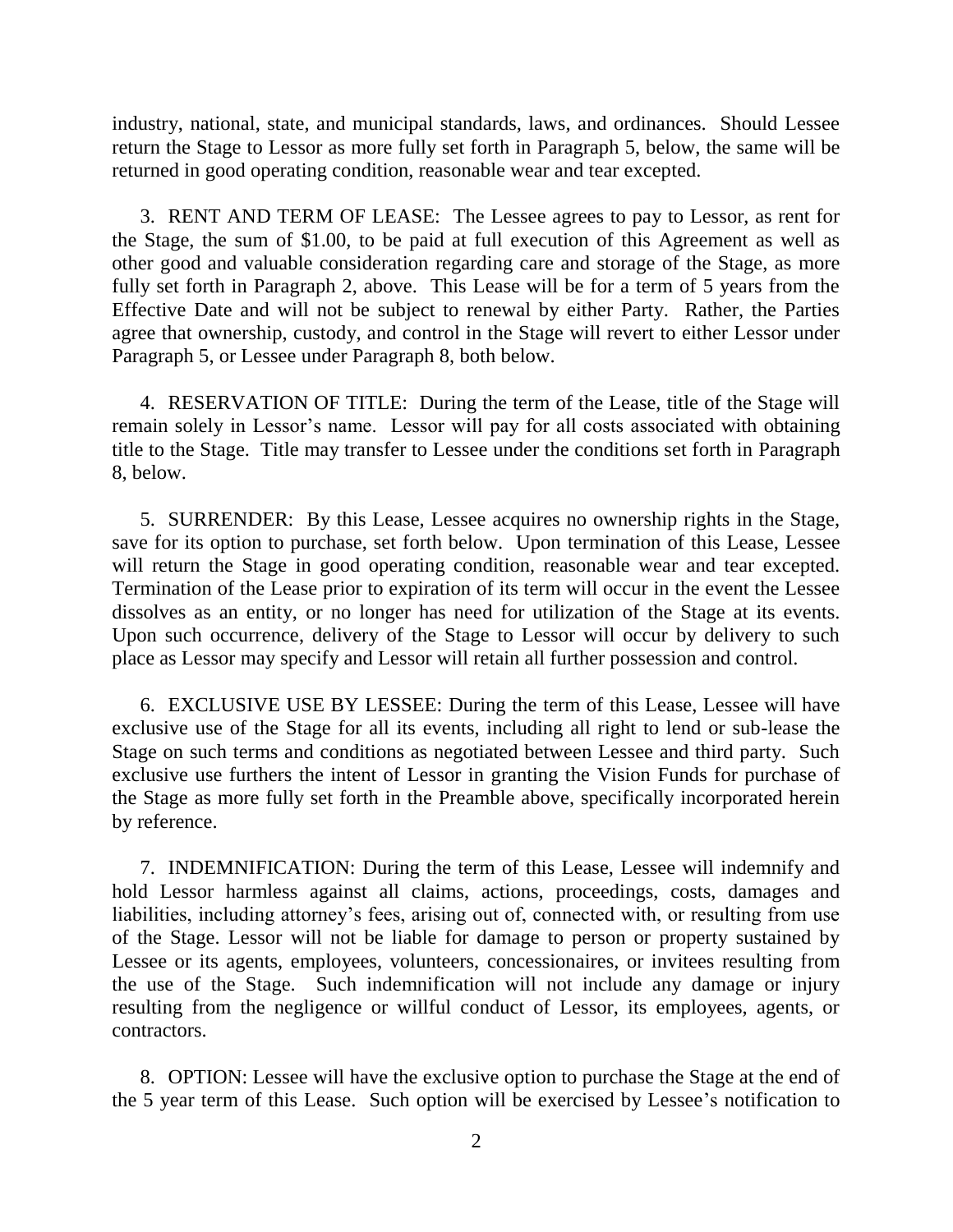Lessor of intent to purchase the stage. Such notification will be given to Lessor within 30 days prior to the end of the Lease. Such purchase will be in the amount of \$10.00 to be paid to Lessor within 14 business days of exercising the option. The Parties expressly agree that such sum will be adequate consideration for the purchase of the Stage. Lessee will additionally cover the cost of transferring title from the name of Lessor to Lessee.

9. INSURANCE, LIENS, AND TAXES: During the term of this Lease, and during all times when the Stage is under Lessee's custody and control, Lessee will provide and maintain insurance against theft, damage, or destruction of the Stage in an amount not less than the full replacement value of the Stage, and will name Lessor as an additional insured. Lessee will provide proof of insurance to the City Finance Office upon request, and in any event upon each renewal of insurance. Lessee will also provide and maintain commercial general liability insurance insuring against any and all loss or liability for damages, either to person or property, which may result from or occur in connection, the condition, use or operation of the Stage, with such limits not less than \$1 million dollars, and with an insurer within the discretion of and satisfactory to Lessee. Lessee will keep the Stage free and clear of all levies, liens, and encumbrances, and Lessee will pay all charges and taxes (to the extent there are any) which now or hereafter may be imposed upon the use of the Stage.

10.QUIET ENJOYMENT: Lessor covenants and agrees that once the initial rent amount has been paid as of the Effective Date and so long as Lessee continues to perform its obligations under this Lease, Lessee will peaceably hold and enjoy the said Stage without hindrance or interruption by Lessor or by any other person or persons.

11.NOTICES, AND DEFAULT: All notices, demands, and requests to be given hereunder by either Party will be in writing and sent by registered mail and will be deemed properly given if tendered at the last known address for each Party intended to be notified or at such other address as either Party may designate by written notice to the other. All such notices, demands, and requests sent to Lessor will be addressed to the attention of the City Attorney's Office. All such notices, demands, and requests sent to Lessee will be addressed to the attention of its President of the Board of Directors. Should either party be deemed in default of the covenants and obligations under this Lease, 30 days written notice will be sent to the other party to provide time to cure such alleged default. Should such default not be cured within the 30 days following receipt of written notice, the noticing party will have all remedies set forth in this Lease and under the laws of the State of South Dakota.

12.SEVERABILITY: The invalidity of any portion of this Lease will not effect the remaining valid portions thereof.